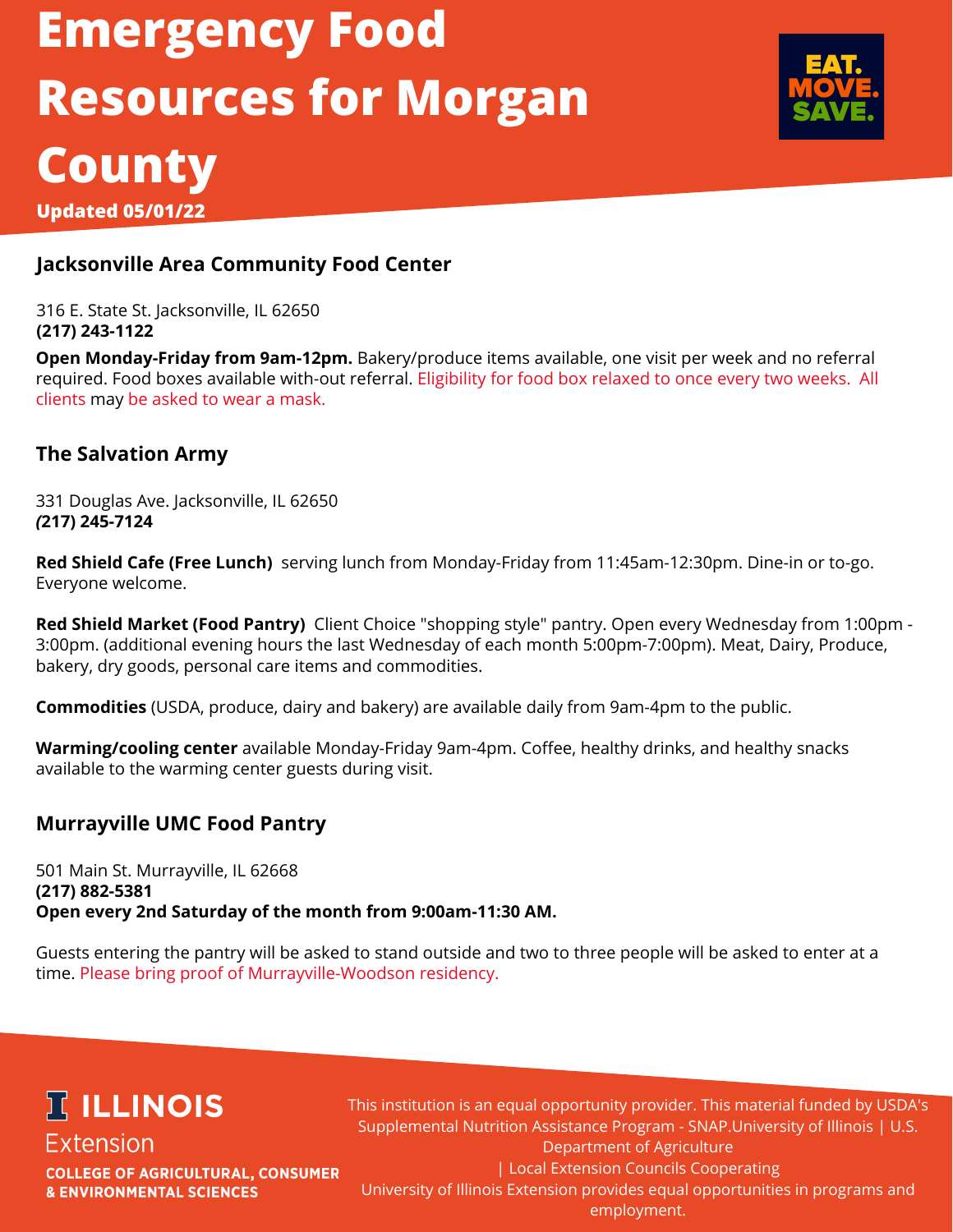# **Emergency Food Resources for Morgan County**



**Updated 05/01/22**

## **Additional Emergency Resources**

#### **Meredosia Food Pantry**

124 Green St. (P.O. Box 41) Meredosia, IL 62665 **Open the 2nd and 4th Wednesday of every month from 9:00am-11:00am.** Please bring proof of Meredosia School District Residency. Eligible for food box once a month. Drive-through box pick-up.

#### **Helps Ministry**

723 N Prairie St. Jacksonville, IL 62650 **(217) 243-9913 or (217) 245-7559** Open from 1:00pm-8:00pm. Assistance with food, baby formula, diapers, and furniture for mothers, elderly and home bound. Clergy on staff. Please call or email to set up an appointment. helpsmo@gmail.com.

#### **Outreach Community Center**

31 S. Main St. (PO BOX 23) Winchester, IL 62694

**(217) 883-0359**

**Open the last Saturday of the month from 10:00am-11:30am** for monthly Bags of Blessings food giveaway. Open to residents of any county. Individuals may call with emergency needs. Updates on food availability and pop up food giveaways can be found online at:

https://www.facebook.com/outreachcommcenter/ or http://www.outreachcommunitycenter.org/ Now open inside for our monthly giveaway offering choice to our clients.

#### **Prairie Council on Aging**

800 W State St. Jacksonville, IL 62650 **(217) 479-4619**

#### **Open Monday-Friday 8:00am-5:00pm.**

- No Senior Citizen is ever turned away, \$4.00 suggested donation. The Bread of Love is a meal on wheels program serving hot, ready to eat meals,
- Monday Friday in Jacksonville, Franklin, and Waverly.
- For more information on how to sign up for the program and receive meals call the main office. Home delivered and dine in meals available. (Diabetic and Regular Meals Available)
- If you require a special doctor prescribed diet and live in Morgan County then Doorbell Dinners are available for \$4.30. Prairieland United Way also will give scholarships for any Senior Citizens unable to pay.

# **IT ILLINOIS**

Extension **COLLEGE OF AGRICULTURAL, CONSUMER & ENVIRONMENTAL SCIENCES** 

This institution is an equal opportunity provider. This material funded by USDA's Supplemental Nutrition Assistance Program - SNAP.University of Illinois | U.S. Department of Agriculture | Local Extension Councils Cooperating University of Illinois Extension provides equal opportunities in programs and

employment.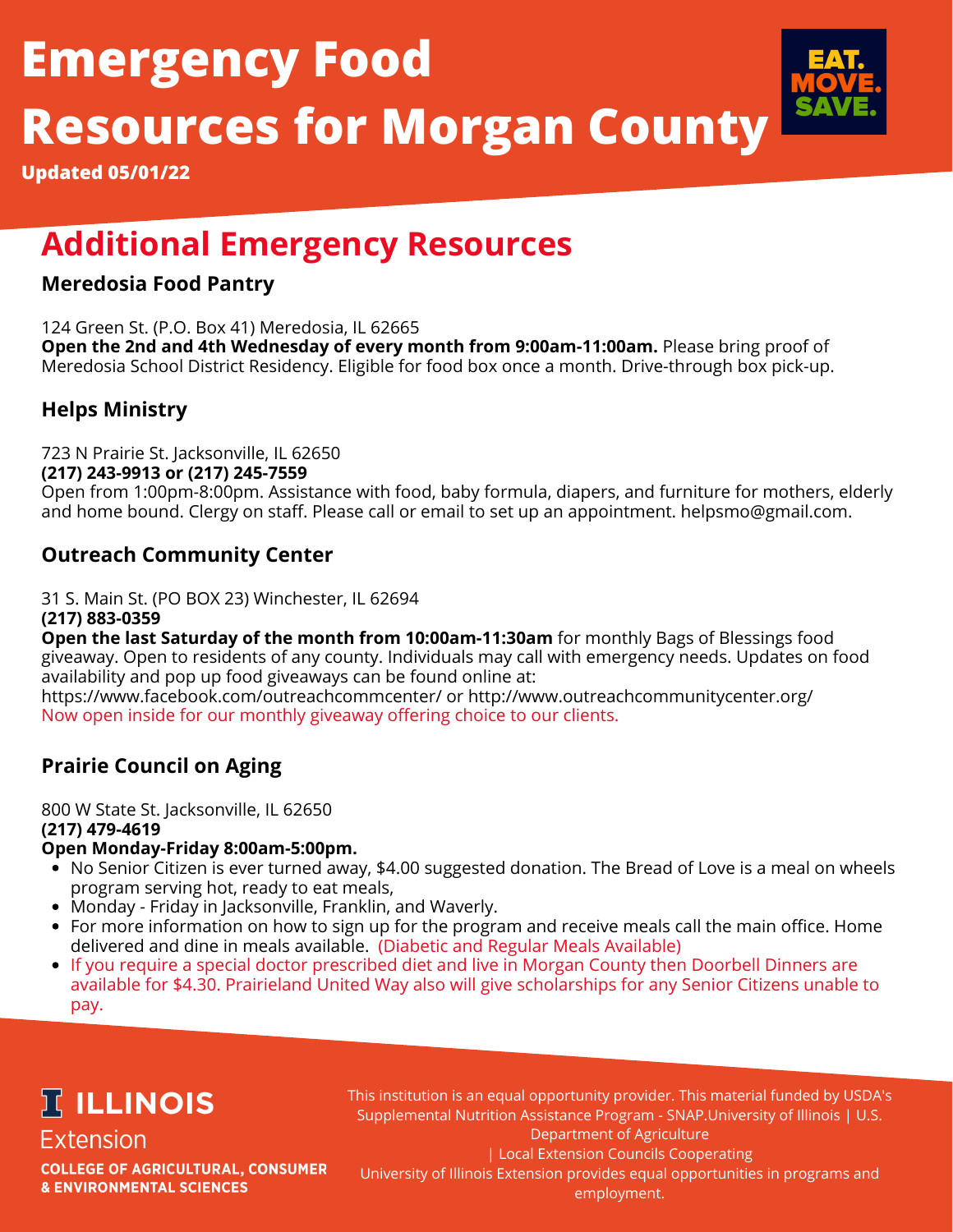# **Emergency Food Resources for Morgan County**



**Updated 05/01/22**

## **Additional Emergency Resources Continued**

#### **Spirit of Faith Soup Kitchen**

105 E Dunlap, Jacksonville, IL 62650 (217) 371-6363 Serving to-go meals Monday-Thursday from 3:30-4:00pm.

#### **Jacksonville Congregational United Church of Christ**

520 West College Ave. Jacksonville, IL 62650 (217) 245-8213 Serving sack lunches to those in need every Saturday between 12:00pm-12:30pm. Two lunches will be provided, one for Saturday and one for Sunday.

#### **Community Temple COGIC and Community Childcare & Service Center Assoc.**

710 N. Clay Jacksonville, IL 62650 For more information contact Tilde Holmes at 217-473-9404

#### **Catholic Charities Diocese of Springfield**

#### **St. John's Breadline**

430 N 5th St, Springfield, IL 62702 **(217) 528-6098** Serves a hot prepared meal and self-serve salad bar to anyone who is in need of food. Serving one meal daily from 10:30am-1:30 pm. Starting August 1, 2022 from 8:00am-9:00am a light breakfast will be served.

#### **Holy Family Food Pantry**

120 S 11th St, Springfield, IL 62703 (**217) 523-2450** Open Mon/Wed/Fri from 9:00am-12:30pm. Evening Food Pantry available the 3rd Wednesday of the month from 3pm-5pm.

#### **C2 Coalition**

Assistance for residents of Franklin or Waverly. **(217) 415-5927** c2coalition@outlook.com www.facebook.com/C2Coalition.

## **IT ILLINOIS**

Extension **COLLEGE OF AGRICULTURAL, CONSUMER & ENVIRONMENTAL SCIENCES** 

This institution is an equal opportunity provider. This material funded by USDA's Supplemental Nutrition Assistance Program - SNAP.University of Illinois | U.S. Department of Agriculture | Local Extension Councils Cooperating University of Illinois Extension provides equal opportunities in programs and employment.